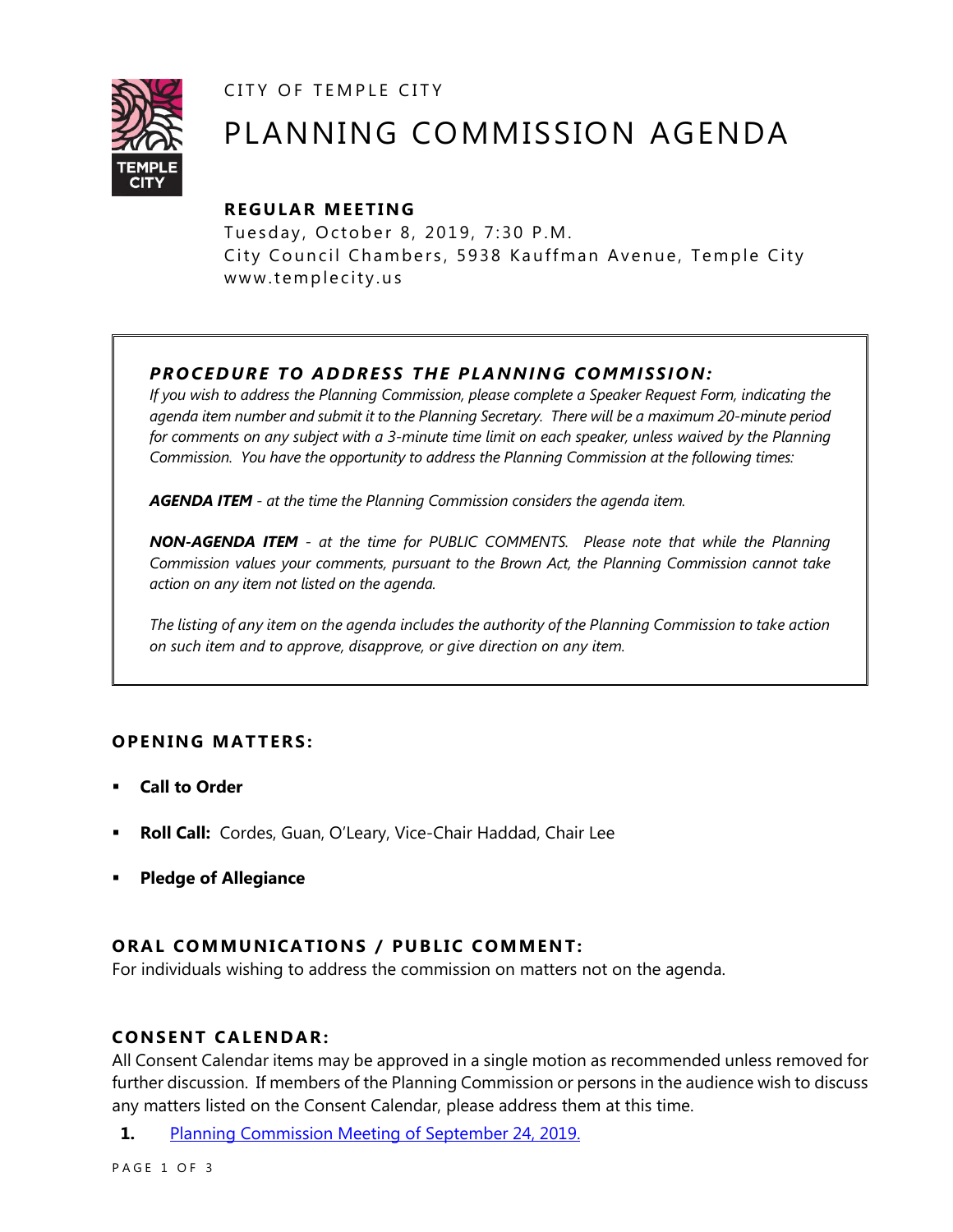### **PUBLIC HEARING:**

- **2. PL 19-2082.** [A Conditional Use Permit and Major Site Plan Review for a neighborhood park](https://www.ci.temple-city.ca.us/DocumentCenter/View/13247/PC-Staff-Report-5940-Primrose-Avenue_Combined)  [and public parking lot on Primrose Avenue in the Downtown Specific Plan Area.](https://www.ci.temple-city.ca.us/DocumentCenter/View/13247/PC-Staff-Report-5940-Primrose-Avenue_Combined)
	- Address: 5940 Primrose Avenue
	- Recommendation: Adopt the attached Resolution finding that the project is exempt from CEQA and approving File PL 2082 subject to the proposed recommended conditions of approval.

Project Planner: Andrew Coyne acoyne@TempleCity.us

#### **PUBLIC HEARING:**

#### **FUTURE AGENDA ITEMS AND REPORTS:**

#### **4. Planning Manager's Report**

Update on current projects and future agenda items.

**5. Comments from Commissioners**

#### **ADJOU RNMENT:**

**6.** Adjourn to a Planning Commission Meeting on Tuesday, October 22, 2019 at 7:30 p.m., City Council Chambers, Civic Center, 5938 Kauffman Avenue, Temple City.

If you wish to appeal any decision of the Planning Commission, you must do so within 15 days of the Planning Commission action. Please contact the Community Development Department for information regarding the appeal process.

If you challenge any action of the Planning Commission in court, you may be limited to raising only those issues you or someone else raised at the public hearing described in this notice, or in written correspondence delivered to the Planning Commission at, or prior to, the public hearing.

A copy of the Planning Commission agenda packet, staff reports and supporting documents and any materials related to an item on this Agenda submitted to the Planning Commission after distribution of the agenda packet are available for review by the public in the Community Development Department located at Temple City City Hall, 9701 Las Tunas Drive. City Hall office hours are 7:30 a.m. to 5:00 p.m., Monday through Friday. If you have any questions regarding a particular project please contact the project planner.